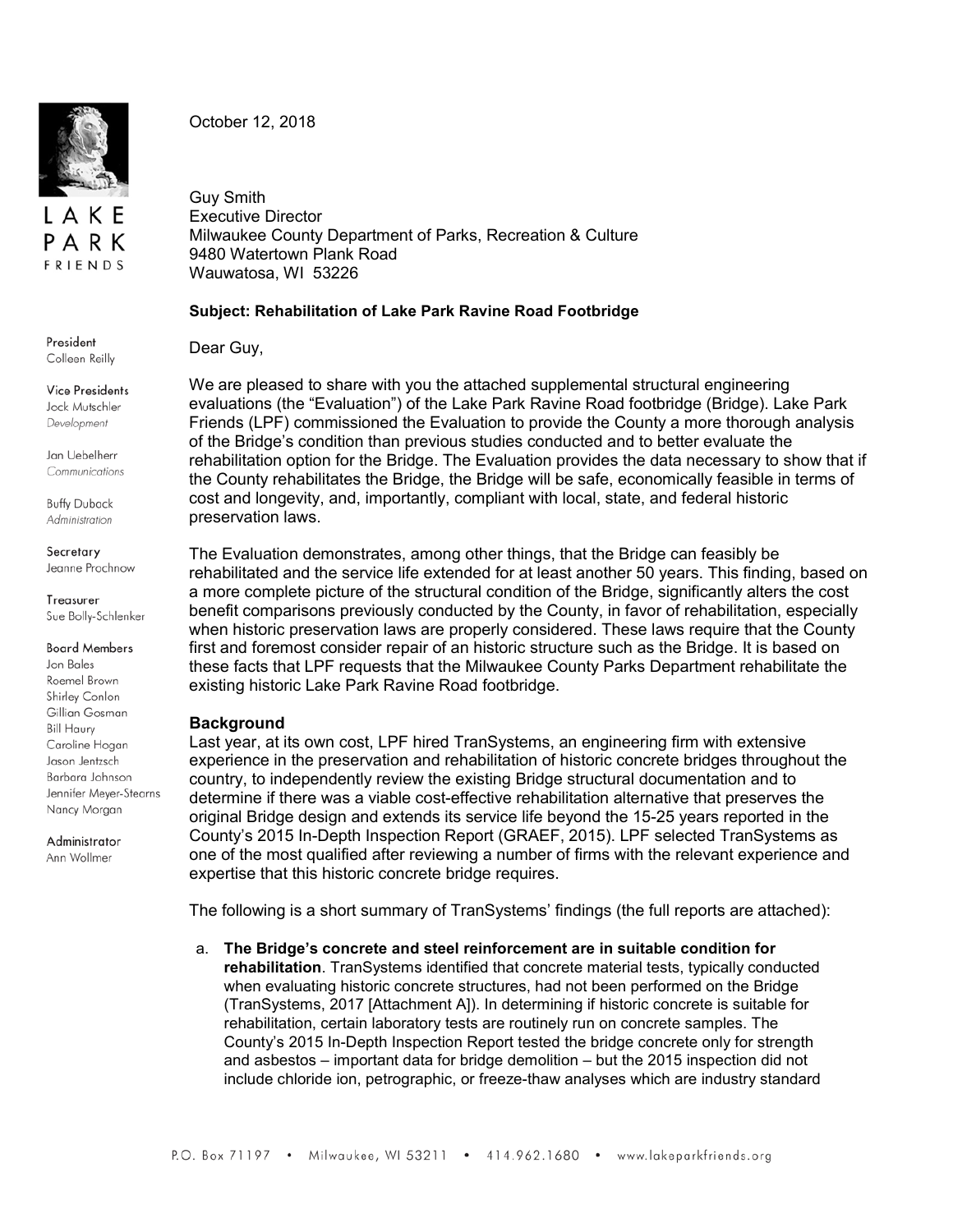

Subject: Rehabilitation of Lake Park Ravine Road Footbridge

tests for concrete bridge rehabilitation projects. It should also be noted that the National Park Service identifies these tests as part of their condition assessment procedures for preserving our nation's historic concrete structures (Godette and Slaton, 2007).

Because of this, with the County's approval and oversight, LPF collected additional concrete samples and conducted these tests. TranSystems reviewed the test results and concluded that overall, they are well within acceptable ranges of similar concrete found on other historic concrete structures that have been successfully rehabilitated across the country (TranSystems, 2018a [Attachment B]).

b. **The Bridge meets current pedestrian bridge safety standards for load carrying capacity**. TranSystems reassessed the Bridge's capacity using a load rating methodology that is the standard for older concrete bridges. The County's 2015 In-Depth Inspection Report used a load rating methodology that, while standard for newer bridges, is inconsistent with state and national requirements for rating older bridges partly because it is known to underestimate an older bridge's capacity. TranSystems' analysis also noted the 2015 load rating calculations used assumptions about the bridge's actual construction and its reinforcement system that resulted in additional capacity underrating. While underestimating a bridge's capacity may seem like a conservative approach, in practice, it could result in unnecessary expenditures repairing or replacing structurally sound bridges across the country.

Using the appropriate rating methodology and available information about the bridge's construction and unique reinforcement system, TranSystems found that the Bridge's capacity meets today's standards for pedestrian loading (TranSystems, 2018b [Attachment C]). It should be noted that GRAEF disagreed with some of TranSystems' analysis assumptions (GRAEF, 2018 [Attachment D]), therefore, LPF, the County, TranSystems, and GRAEF held a conference call to discuss these results. The differences in professional opinion identified would result in only minor changes to the load ratings conducted by TranSystems that could easily be addressed during a rehabilitation (Reilly, 2018; TranSystems 2018c [Attachments E and F, respectively]).

c. **A rehabilitated Bridge can last for at least another 50 years**. TranSystems evaluations conclude that, based on the additional concrete testing results (discussed in [a] above) and based on a more applicable load rating calculation (discussed in [b] above), a rehabilitated bridge should last at least another 50 years (and likely many years beyond that). LPF, the County, TranSystems, and GRAEF agree that to realize this service life extension, the rehabilitation would have to be properly designed and constructed, with quality control oversight during construction and regular maintenance (as would a new bridge) (Reilly, 2018 [Attachment E]).

## **Historic Preservation Requirements**

The Bridge is a contributing structure within the National Register of Historic Places-listed Lake Park National Historic District and is a City of Milwaukee Landmark within the North Point North Historic District. In accordance with Milwaukee County's "*Regulatory Compliance and Next Steps*" report (Mead & Hunt, 2017), the Bridge is subject to local, state, and federal historic preservation regulations, which require that any proposed action that would affect a historic property must identify measures to "avoid,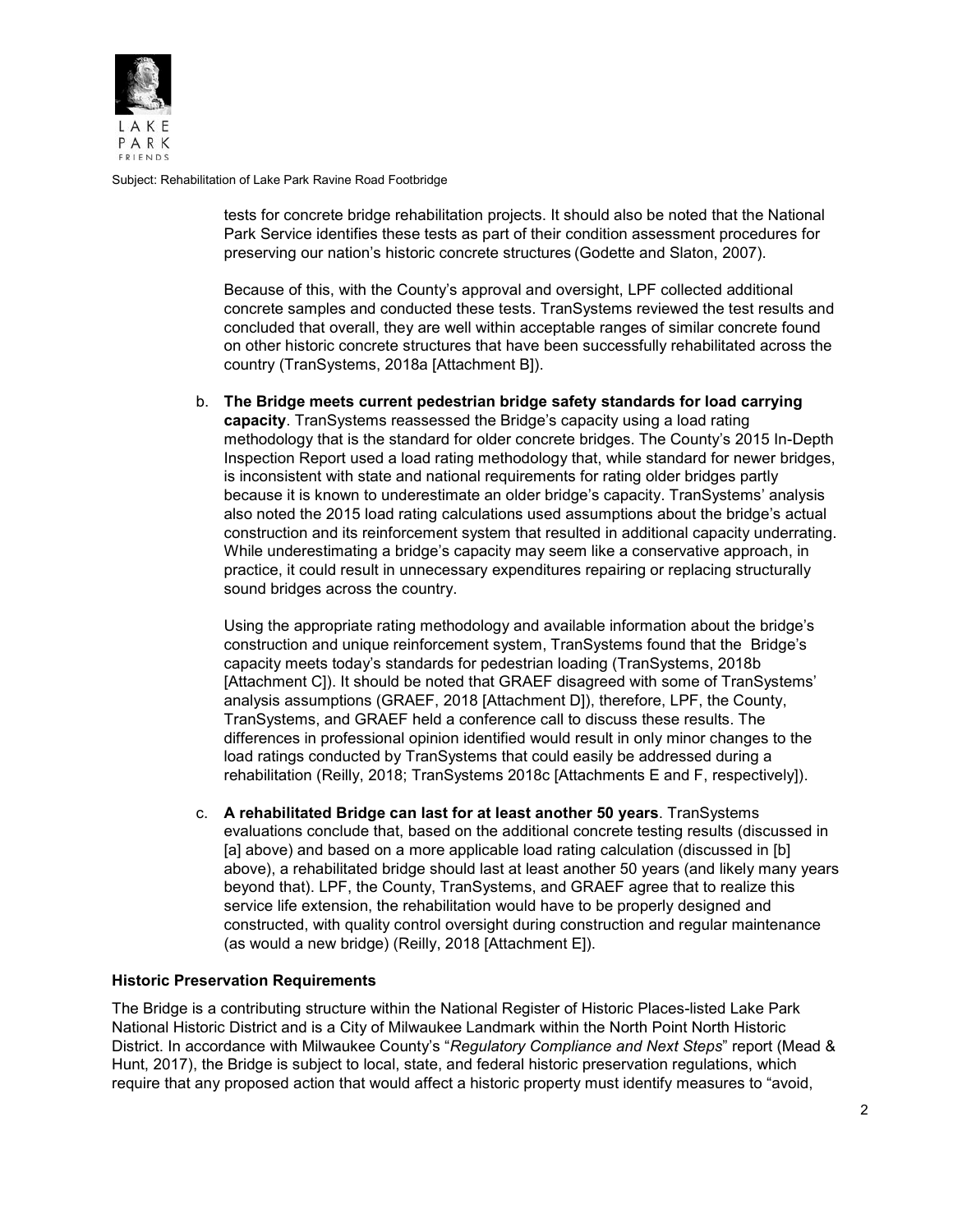

Subject: Rehabilitation of Lake Park Ravine Road Footbridge

minimize, or mitigate the adverse effect to the historic property" (removal of a contributing structure would constitute an adverse effect). Federal funding and any local permits may actually be denied to reduce negative impacts to a historic property, In June 2016, the State Historic Preservation Officer (SHPO) concluded that Milwaukee County must demonstrate that "the bridge may not be feasibly repaired or rehabilitated" (SHPO, 2016).

This new information gives us a more complete picture of the Bridge's structural condition and shows that the Bridge can be feasibly rehabilitated. It should be noted also that while the newly awarded Transportation Alternatives Program grant provides funding to replace the bridge, the Wisconsin Department of Transportation has stated that this funding can also be used to rehabilitate the bridge (Robert Schmidt, personal communication, September 10, 2018).

During its July 2018 meeting, LPF's Board of Directors unanimously passed a resolution recommending the bridge be rehabilitated rather than replaced. LPF now requests that the County eliminate replacement of the Bridge from further consideration and proceed pursuing qualified historic bridge rehabilitation design firms. Given our significant involvement and the information we have learned through the Evaulation, we also believe that LPF would be a valuable partner to the County in this next step, and we request participation in the County's development of the RFP and design engineer selection process.

Please feel free to contact me at [ckreilly@outlook.com](mailto:ckreilly@outlook.com) or via phone at 414.202.5730 if you have any questions.

Sincerely,

allen Reily

Colleen Reilly, PMP President Lake Park Friends

Cc: Chris Abele, Milwaukee County Sheldon Wasserman, Milwaukee County Board of Supervisors Karl Stave, Milwaukee County Sarah Toomsen, Milwaukee County

References:

GRAEF, prepared for Milwaukee County Department of Architecture and Engineering. 2015. Historic Lake Park Arch Bridge Over Ravine Road In-Depth Inspection Report. July.

GRAEF. 2018. Memorandum RE: Lake Park Arch Bridge Load Calculation Review. September.

Godette, Paul and Deborah Slaton, prepared for the National Park Service, U.S. Department of the